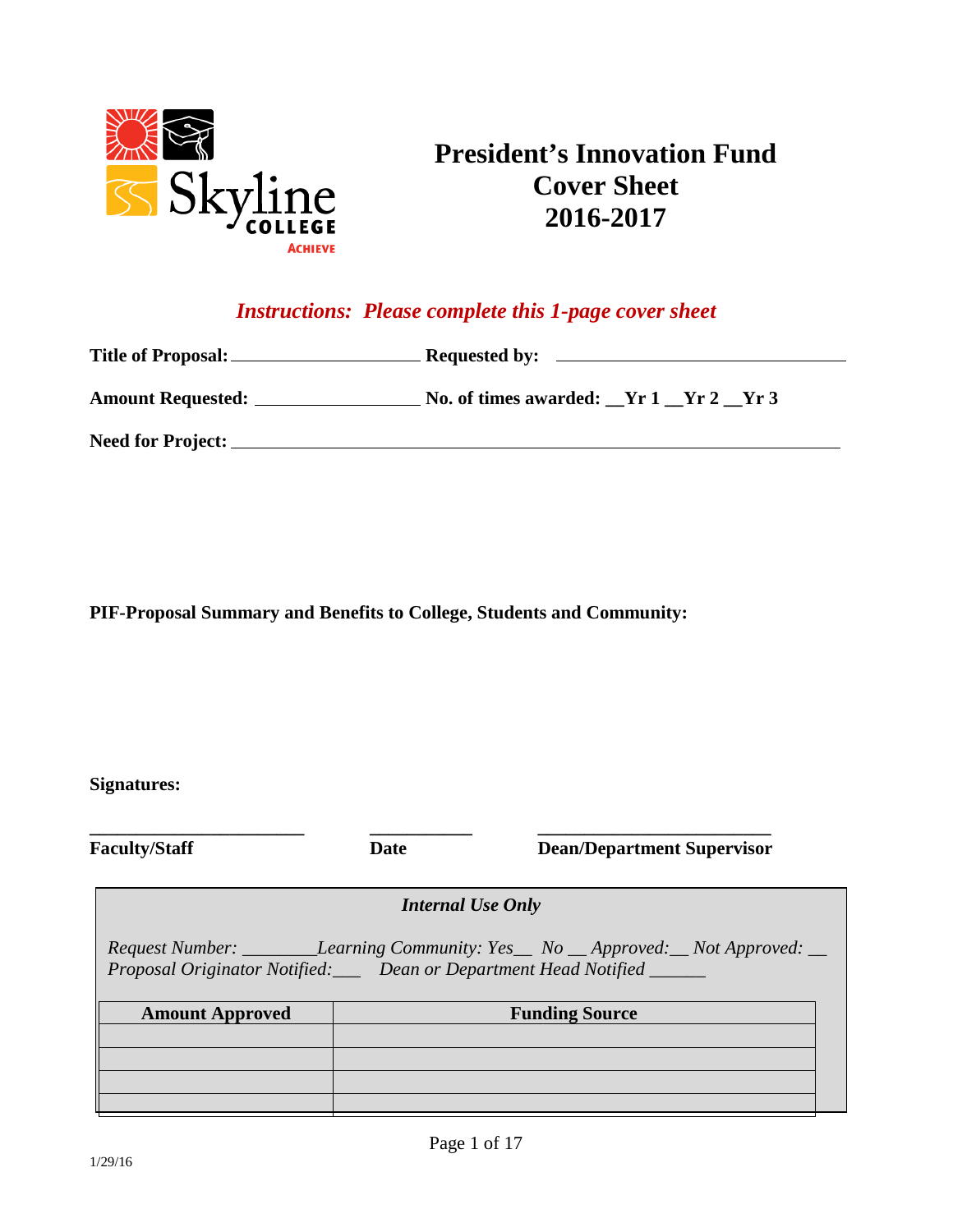### **PRESIDENT'S INNOVATION FUND 2016-2017**

The Presidents Innovation Fund (PIF) supports creativity and innovation at Skyline College. Faculty, Staff and Administrators are encouraged to "Dream Out Loud" and propose ideas that will support the college's Mission, Vision, Values and Goals. This year, we will focus on the Skyline Promise that "At least 75% of our students will get in, get through and get out on time as defined by their own educational goals. The Skyline Promise can be found at the following link: <http://www.skylinecollege.edu/promise/>

The major provider of the resources is the President's Council, a group of dedicated community members Skyline College is fortunate to have a dedicated group of community leaders who have been actively supporting the college. The President's Council raises financial support for the President's Innovation Fund by hosting the President's Breakfast every spring. They provide insightful counsel to the college and are truly an asset to the college and our community. The President's Council includes representatives from business, industry, government, nonprofits and other organizations whose interest in a connection with Skyline College provides a strong base of knowledge and support for the President of the College. The purpose of the President's Council is to provide community input, feedback and support for the resource development program at Skyline College.

The San Mateo County Community College Foundation, whose mission is to promote student success and program innovation, also provides resources to support the President's Innovation Fund through the generosity of donors. The Board of Directors is made up of dedicated people who champion the development effort and build meaningful relationships between the colleges and community in order to advance the mission of San Mateo County Community Colleges Foundation. The experienced staff is committed to helping donors reach their philanthropic goals.

Proposals that align with the **District and College Strategic Planning priorities and that support the** Skyline Promise will be viewed very favorably.

Points to Remember

- In order for the proposal to be considered, obtain the signed approval of your division dean/departmental supervisor prior to submission to the President.
- The maximum number of years a particular proposal will be funded by the PIF is three years.
- **Proposals, including a signed original and an electronic copy, should be submitted to the President's Office [\(tentes@smccd.edu\)](mailto:tentes@smccd.edu) by 4:00 p.m. on May 2, 2016.**
- Awards will be announced in mid-June. The proposals are selected by the executive committee of the President's Council in consultation with the President.
- **The PIO must approve any materials (print, video, etc.) created, produced and/or distributed in relationship to all awarded the PIF grants.**
- Awardees are expected to attend the President's Breakfast (March 2017), appear in the promotional video, present to the Board of Trustees, and present to the President's Council if asked to do so and submit regular updates on the project to Skyline Shines using the publication guidelines.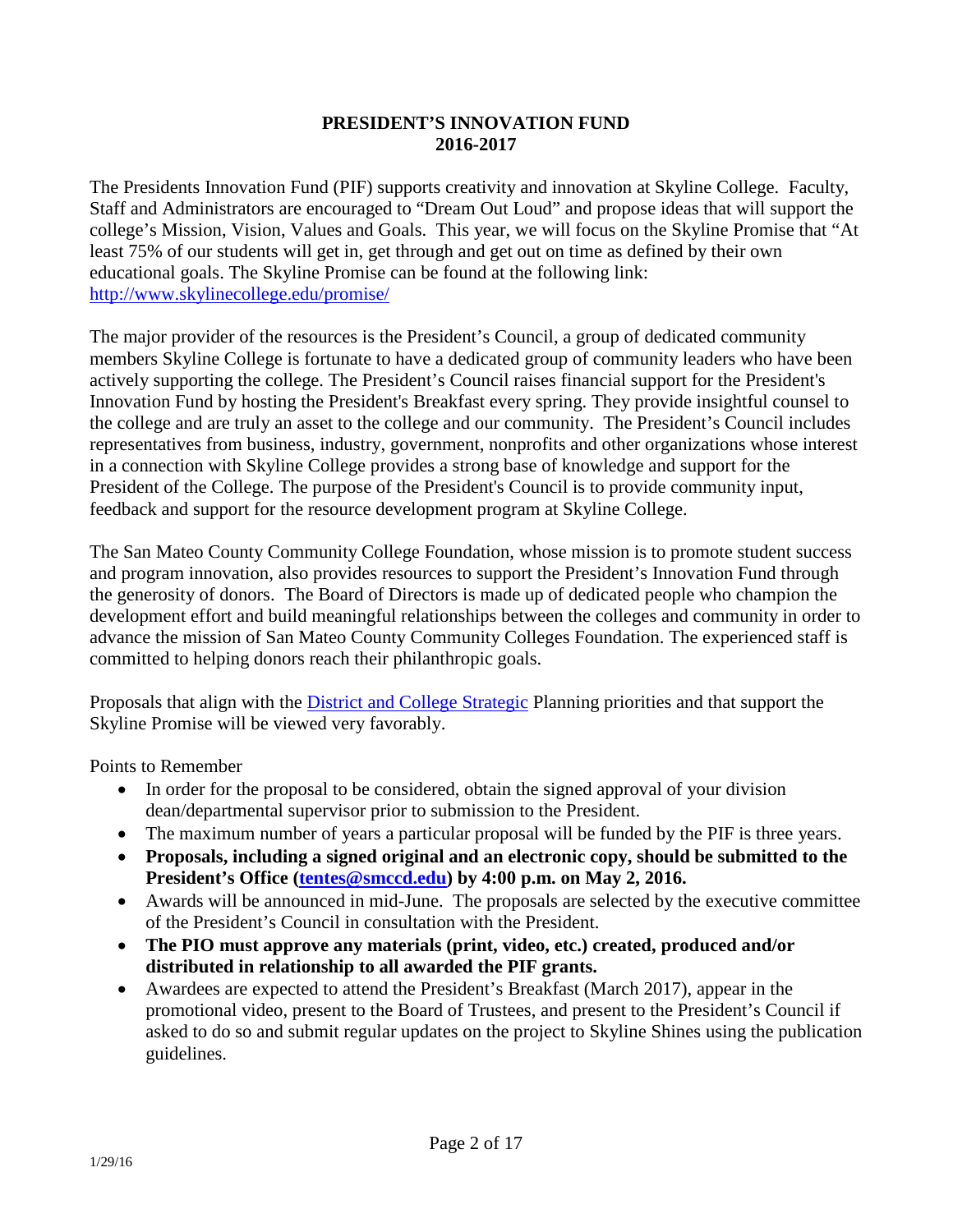### *A complete proposal must contain the following:*

- *1. Narrative: (Please attach a narrative, not to exceed 4 pages, with the following sections)*
	- a. Description of the project
		- Please describe the problem and what you propose be done to address the problem.
		- Please present your consideration of any or all of the three components of The Skyline Promise as described below. Identify where the proposal will address student challenges in any or all of the following:
			- **i. Get In:** 
				- 1. Outreach, Engagement and enhanced partnership with high schools
				- 2. Dual Enrollment, Middle College and Program Alignment
				- 3. Summer Bridge Program and Scholars Academy
			- **ii. Get Through**
				- 1. Success in the first semester to ensure persistence
				- 2. Expanded Successful student service models
				- 3. Incentivizing full-time enrollment
				- 4. Peer coaching
				- 5. Financial literacy

### **iii. Get Out…On Time**

- 1. Guaranteed Pathways to Success
- 2. Career Advancement Academies
- 3. Metro Academies and Learning Communities
- 4. Quality Instruction and professional development

# *b.* Sustainability Plan *(not to exceed 2 pages)*

Do you envision this as a project that could become a permanent part of the college? If so, how?

- c. Project Lead Qualifications *(not to exceed 2 pages)* Please describe the qualifications of the project leader and of others who will be involved in the project.
- *2. Action Plan (See attached form)*

#### *3. Budget Forms*

- a. Budget narrative *(See attached form)*
- b. Detailed line-item budget. *(See attached form)*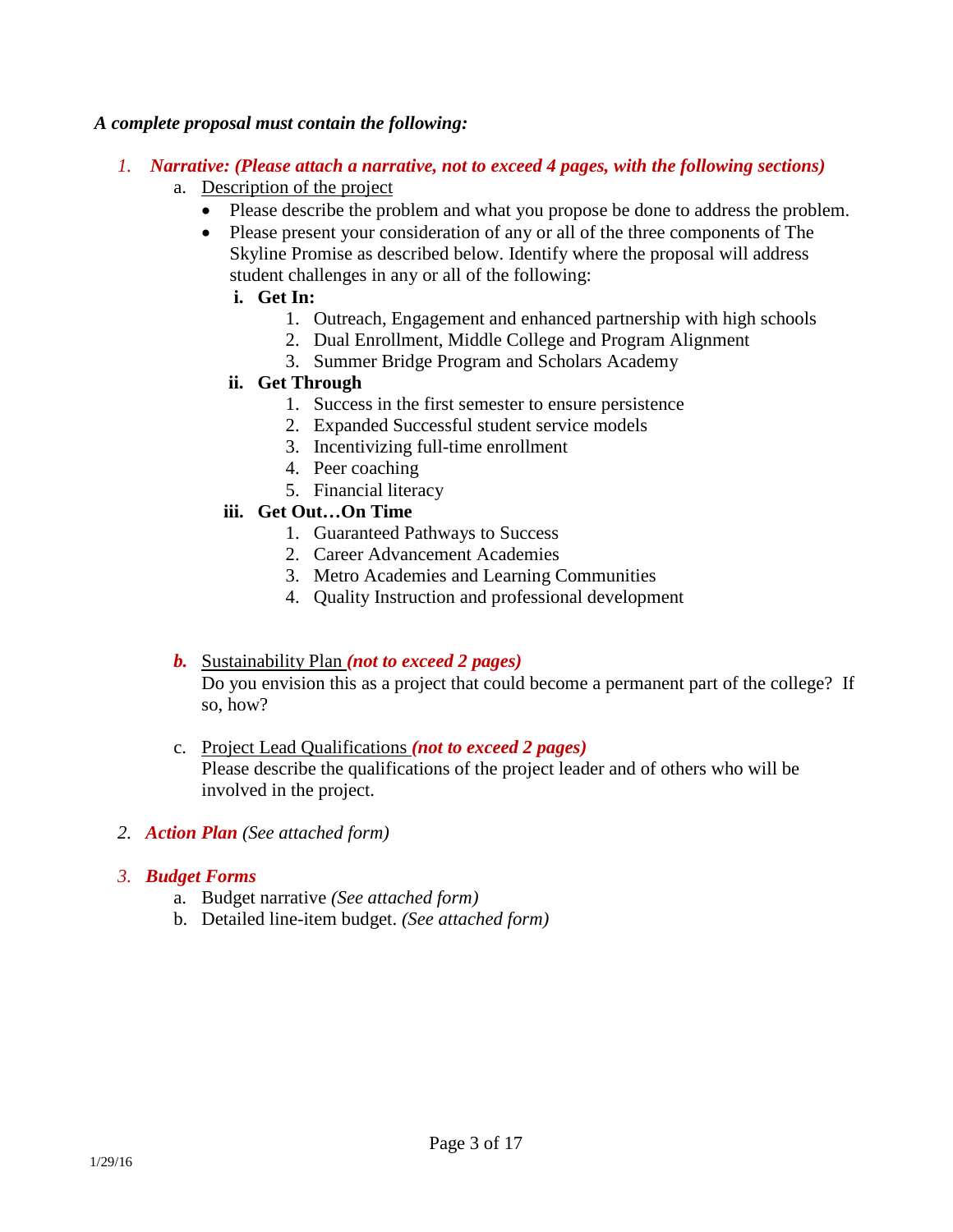# **PIF Action Plan**

# **Proposal Title\_\_\_\_\_\_\_\_\_\_\_\_\_\_\_\_\_\_**

| Goal: (What is the long term aim - It should be Specific, Measurable, Achievable, Realistic and Timely (SMART) |                                                                      |                                                                   |                                                                          |                                                                                            |                                                                            |
|----------------------------------------------------------------------------------------------------------------|----------------------------------------------------------------------|-------------------------------------------------------------------|--------------------------------------------------------------------------|--------------------------------------------------------------------------------------------|----------------------------------------------------------------------------|
| Objective<br>(What is the<br>concrete attainment<br>to move toward the                                         | <b>Activities</b><br>(What will you do<br>to meet the<br>objective?) | <b>Timeline</b><br>(When will you<br>complete this<br>component?) | <b>Person</b><br><b>Responsible</b><br>(Who is the<br>responsible person | <b>Evaluation/Deliverable</b><br>(How will you know<br>you have reached the<br>objective?) | <b>Resources Needed</b><br>(What do you need<br>to make this<br>possible?) |
| goal?)                                                                                                         |                                                                      |                                                                   | for completing this<br>objective?                                        |                                                                                            |                                                                            |
|                                                                                                                |                                                                      |                                                                   |                                                                          |                                                                                            |                                                                            |
|                                                                                                                |                                                                      |                                                                   |                                                                          |                                                                                            |                                                                            |
|                                                                                                                |                                                                      |                                                                   |                                                                          |                                                                                            |                                                                            |
|                                                                                                                |                                                                      |                                                                   |                                                                          |                                                                                            |                                                                            |
|                                                                                                                |                                                                      |                                                                   |                                                                          |                                                                                            |                                                                            |
|                                                                                                                |                                                                      |                                                                   |                                                                          |                                                                                            |                                                                            |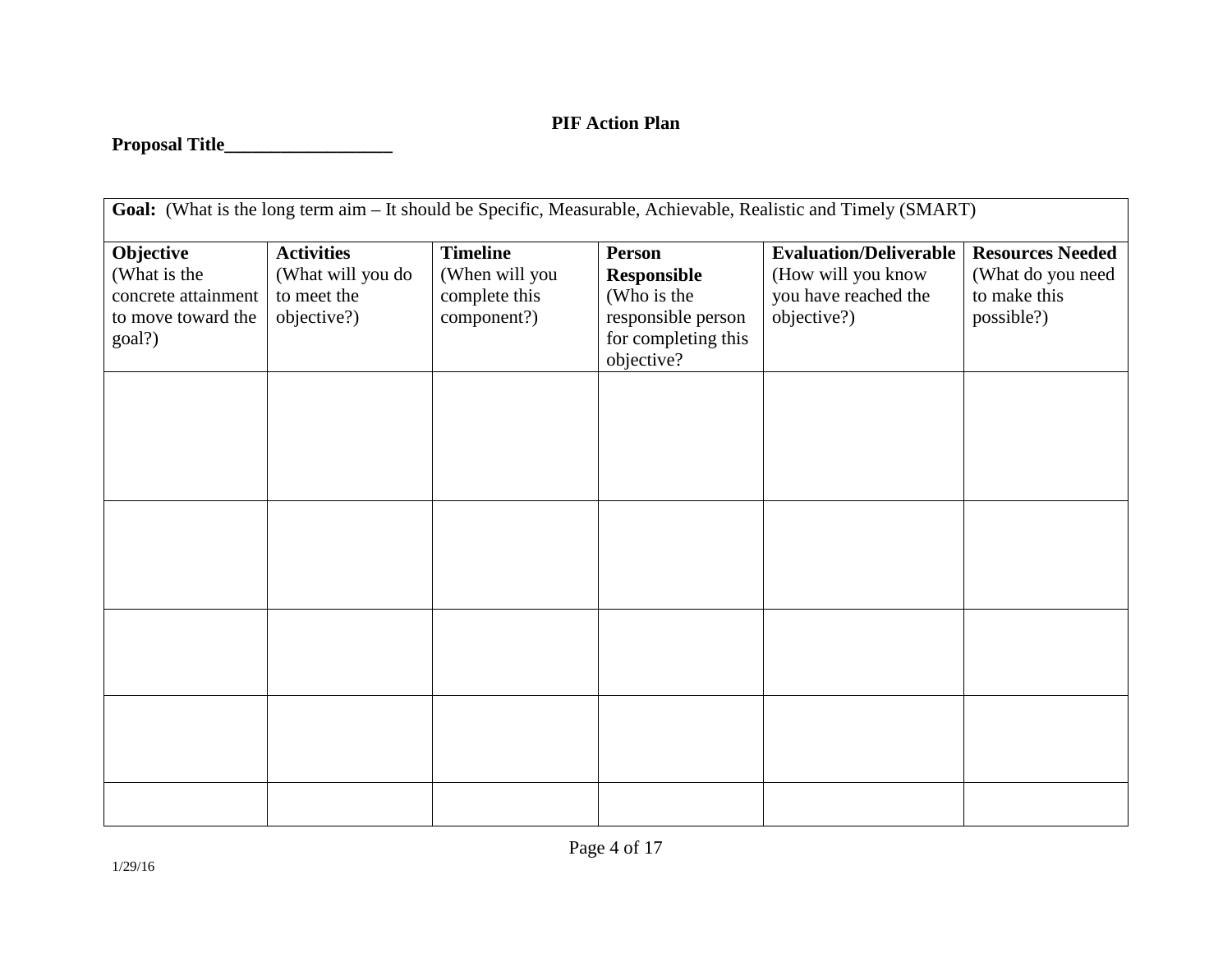| <b>Goal:</b> (What is the long term aim – It should be Specific, Measurable, Achievable, Realistic and Timely (SMART) |                   |                   |                   |                      |                         |
|-----------------------------------------------------------------------------------------------------------------------|-------------------|-------------------|-------------------|----------------------|-------------------------|
| <b>Activities</b>                                                                                                     | <b>Activities</b> | <b>Activities</b> | <b>Activities</b> | <b>Activities</b>    | <b>Resources Needed</b> |
| (What will you do                                                                                                     | (What will you do | (What will you do | (What will you do | (What will you do to | (What do you need       |
| to meet the                                                                                                           | to meet the       | to meet the       | to meet the       | meet the objective?) | to make this            |
| objective?)                                                                                                           | objective?)       | objective?)       | objective?)       |                      | possible?)              |
|                                                                                                                       |                   |                   |                   |                      |                         |
|                                                                                                                       |                   |                   |                   |                      |                         |
|                                                                                                                       |                   |                   |                   |                      |                         |
|                                                                                                                       |                   |                   |                   |                      |                         |
|                                                                                                                       |                   |                   |                   |                      |                         |
|                                                                                                                       |                   |                   |                   |                      |                         |
|                                                                                                                       |                   |                   |                   |                      |                         |
|                                                                                                                       |                   |                   |                   |                      |                         |
|                                                                                                                       |                   |                   |                   |                      |                         |
|                                                                                                                       |                   |                   |                   |                      |                         |
|                                                                                                                       |                   |                   |                   |                      |                         |
|                                                                                                                       |                   |                   |                   |                      |                         |
|                                                                                                                       |                   |                   |                   |                      |                         |
|                                                                                                                       |                   |                   |                   |                      |                         |
|                                                                                                                       |                   |                   |                   |                      |                         |
|                                                                                                                       |                   |                   |                   |                      |                         |
|                                                                                                                       |                   |                   |                   |                      |                         |

**Goal:** (What is the long term aim – It should be Specific, Measurable, Achievable, Realistic and Timely (SMART)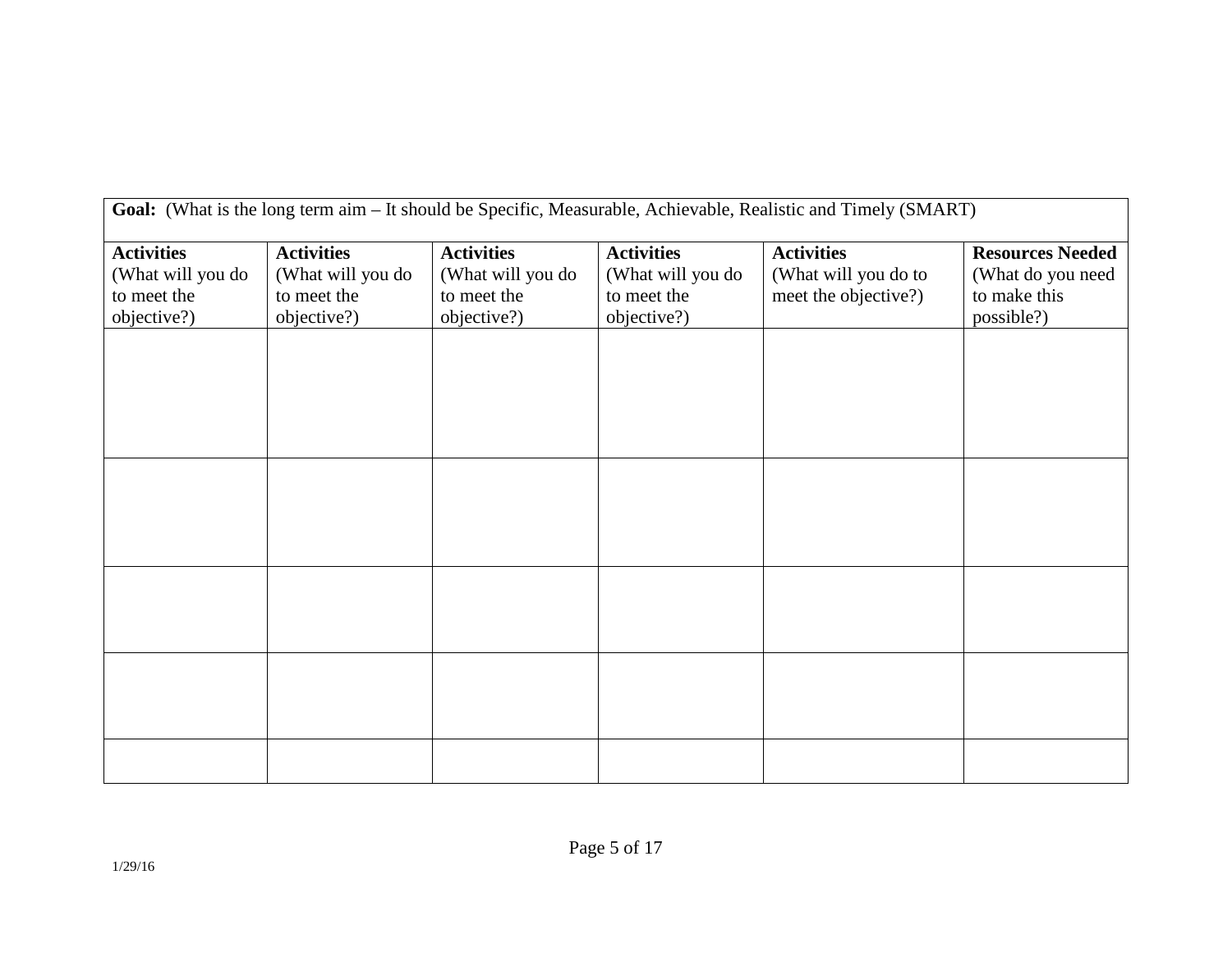| Goal: (What is the long term aim - It should be Specific, Measurable, Achievable, Realistic and Timely (SMART) |                   |                   |                   |                      |                         |
|----------------------------------------------------------------------------------------------------------------|-------------------|-------------------|-------------------|----------------------|-------------------------|
| <b>Activities</b>                                                                                              | <b>Activities</b> | <b>Activities</b> | <b>Activities</b> | <b>Activities</b>    | <b>Resources Needed</b> |
| (What will you do                                                                                              | (What will you do | (What will you do | (What will you do | (What will you do to | (What do you need       |
| to meet the                                                                                                    | to meet the       | to meet the       | to meet the       | meet the objective?) | to make this            |
| objective?)                                                                                                    | objective?)       | objective?)       | objective?)       |                      | possible?)              |
|                                                                                                                |                   |                   |                   |                      |                         |
|                                                                                                                |                   |                   |                   |                      |                         |
|                                                                                                                |                   |                   |                   |                      |                         |
|                                                                                                                |                   |                   |                   |                      |                         |
|                                                                                                                |                   |                   |                   |                      |                         |
|                                                                                                                |                   |                   |                   |                      |                         |
|                                                                                                                |                   |                   |                   |                      |                         |
|                                                                                                                |                   |                   |                   |                      |                         |
|                                                                                                                |                   |                   |                   |                      |                         |
|                                                                                                                |                   |                   |                   |                      |                         |
|                                                                                                                |                   |                   |                   |                      |                         |
|                                                                                                                |                   |                   |                   |                      |                         |
|                                                                                                                |                   |                   |                   |                      |                         |
|                                                                                                                |                   |                   |                   |                      |                         |
|                                                                                                                |                   |                   |                   |                      |                         |
|                                                                                                                |                   |                   |                   |                      |                         |
|                                                                                                                |                   |                   |                   |                      |                         |
|                                                                                                                |                   |                   |                   |                      |                         |
|                                                                                                                |                   |                   |                   |                      |                         |
|                                                                                                                |                   |                   |                   |                      |                         |
|                                                                                                                |                   |                   |                   |                      |                         |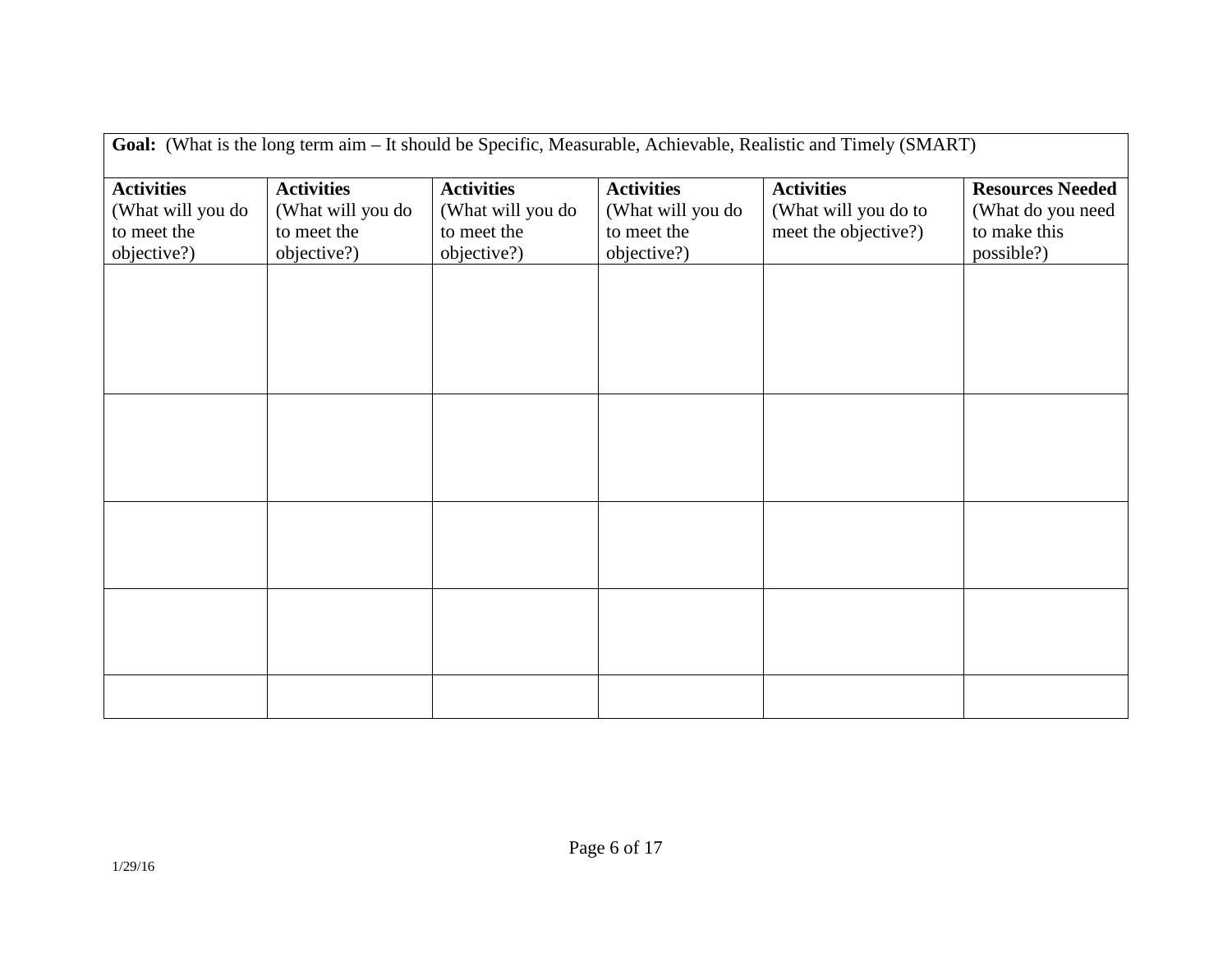# **President's Innovation Fund Budget Narrative 2016-2017**

|                                                            | <b>Description</b> | <b>Amount</b> |
|------------------------------------------------------------|--------------------|---------------|
| 1000's<br>(Faculty and<br>Administrative<br>Salary)        |                    |               |
| 2000's<br>(Classified<br>Salary)                           |                    |               |
| 3000's<br>(Benefits)                                       |                    |               |
| 4000's<br>(Supplies &<br>Materials)                        |                    |               |
| 5000's<br>(Other<br>Operating<br>Expenses and<br>Services) |                    |               |
| 6000's<br>(Capital Outlay)                                 |                    |               |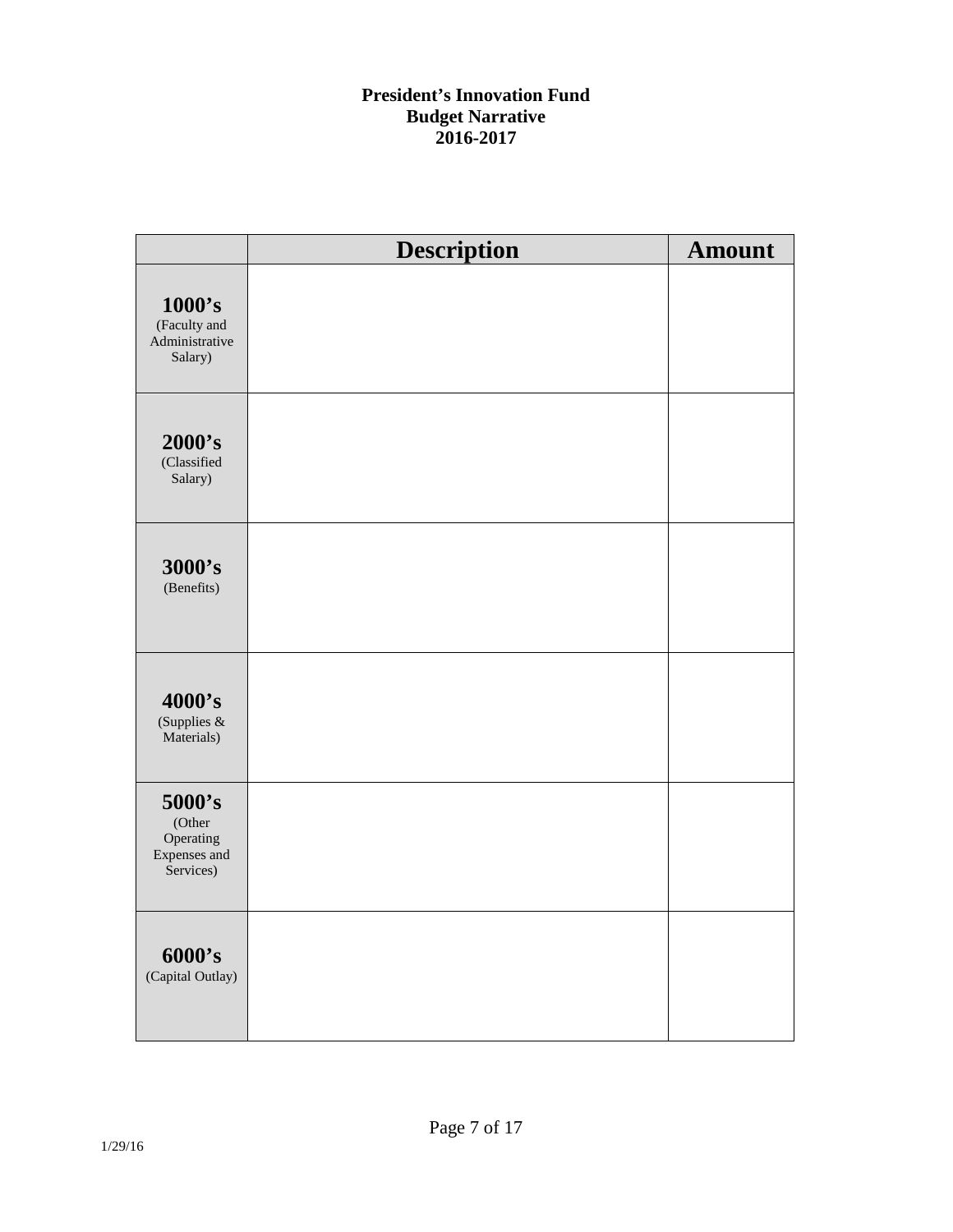# **President's Innovation Fund Budget Worksheet 2016-2017**

#### **Title of Grant:**

Requested by:

# Amount Requested:

The Budget for this project must be designated in the following appropriate categories:

|      |                                                              | <b>TOTAL</b> | \$ |
|------|--------------------------------------------------------------|--------------|----|
| 6450 | Inventoried Equipment (Over \$5,000)                         |              | \$ |
| 5820 | Postage                                                      |              | \$ |
| 5694 | <b>Contracted Printing Services</b>                          |              | \$ |
| 5690 | <b>Other Contracted Services</b>                             |              | \$ |
| 5621 | Software and Software License                                |              | \$ |
| 5220 | Mileage                                                      |              | \$ |
| 5212 | Conference Expense - Out of State                            |              | \$ |
| 5211 | Conference Expense - In State                                |              | \$ |
| 5130 | <b>Contract Personnel (Independent Contractors)</b>          |              | \$ |
| 5120 | Lecturer Services (Independent Contractors)                  |              | \$ |
| 5102 | Honorarium for Non-students                                  |              | \$ |
| 5101 | Honorarium for Students                                      |              | \$ |
| 4580 | <b>Central Duplicating</b>                                   |              | \$ |
| 4511 | Non-Inventoried Equipment (at least \$500 and up to \$5,000) |              | \$ |
| 4510 | Supplies (\$500 or less)                                     |              | \$ |
| 3802 | Hourly Employees/Adjunct Faculty Benefits                    |              | \$ |
| 3801 | <b>Permanent Employees Benefits</b>                          |              | \$ |
| 2394 | Short-Term Hourly-Classified (Hourly)                        |              | \$ |
| 2392 | <b>Student Assistant Salaries (Hourly)</b>                   |              | \$ |
| 1495 | Other Certificated Salaries (Faculty at Special Rate)        |              | \$ |
| 1451 | Counseling Salaries (PT-counseling)                          |              | \$ |
| 1429 | Prof Dev Counselor (FT-non-counseling work)                  |              | \$ |
| 1329 | <b>Substitute Teaching Salaries (Hourly)</b>                 |              | \$ |
| 1310 | Teaching Salaries (Hourly)                                   |              | \$ |
| 1251 | Counseling Salaries (FT – counseling)                        |              | \$ |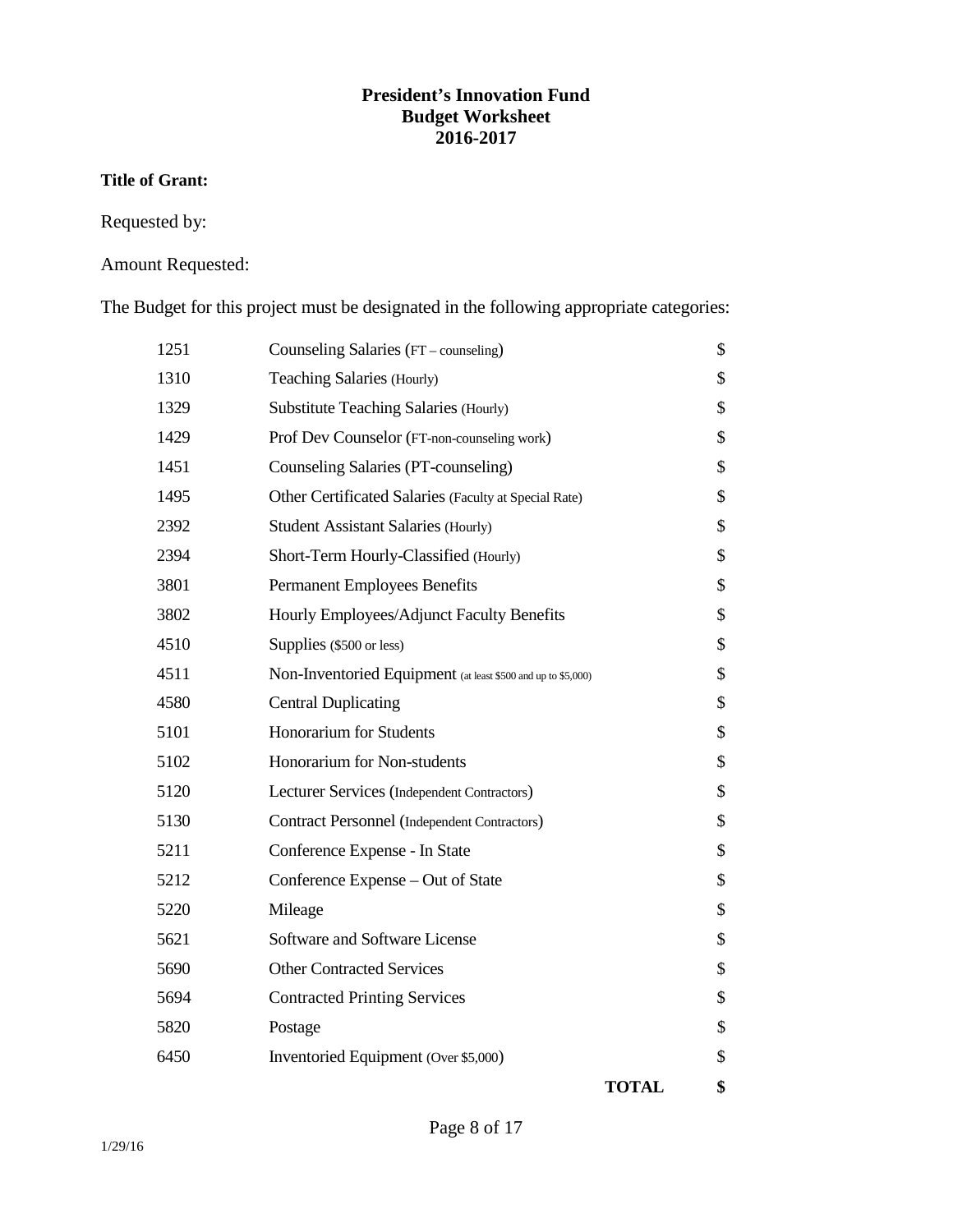

# **President's Innovation Fund (PIF) Financial Accounting Process**

PIF Project/Grantee(s) shall submit all requests for payment, receipts for reimbursement, independent contracts, service agreements, stipend requests and timesheets to the Skyline College Administrative Services office for processing. Please submit the requests within two weeks of the charge in order to ensure prompt payment. Forms can be found in the Downloads on the SMCCD Portal Page: [http://www.smccd.edu/accounts/portal/.](http://www.smccd.edu/accounts/portal/)

# **Reimbursements**

# *This section applies to Skyline staff and faculty only.*

All requests for payment shall be made using the following:

- SMCCCD *Petty Cash Reimbursement Form*, if the total is under \$100,
- SMCCCD *Reimbursement Request Form*, if total exceeds \$100*, or*
- SMCCCD *Conference Expense Form or Mileage Reimbursement* for mileage, parking and toll reimbursements not related to a conference.

All documentation must be attached to the form for reimbursement, including original receipts, (except if travel expense is paid by procurement card, and then attach a copy). Receipts should be taped separately on to a piece of white paper.

For PIF related reimbursement requests, turn in completed forms, signed and approved by the Department Dean/Supervisor, to the Skyline Administrative Services office for processing. Forms can be obtained on the SMCCD Portal Page, Downloads, under Accounts Payable, Other Expense and Reimbursement Forms or Conference Advance and Expense Forms. **Prior to registering for a conference or workshop**, please submit a Conference Attendance Approval form to your dean and Vice President for review and approval. Contact Bryan Besnyi for an electronic copy of the form.

# **Outside Goods and Services**

There are a number of ways to pay for outside goods and services, including presenters.

To make a purchase of a **tangible good**, you can use your procurement card or work with a Skyline Banner user (your Division Assistant) to create a requisition for a purchase order. Do not make the purchase unless you can pay with a procurement card or personal credit card. The District Purchasing Department will make the purchase on your behalf when using the requisition process. If an item is purchased with a personal credit card, use the reimbursement forms mentioned above to be reimbursed. All equipment purchases must be processed through the ITS department. **Purchasing Guidelines are being distributed with this information. For procurement card use, please follow the procurement card guidelines posted on the District Downloads under Purchasing/Procurement Card – US Bank.**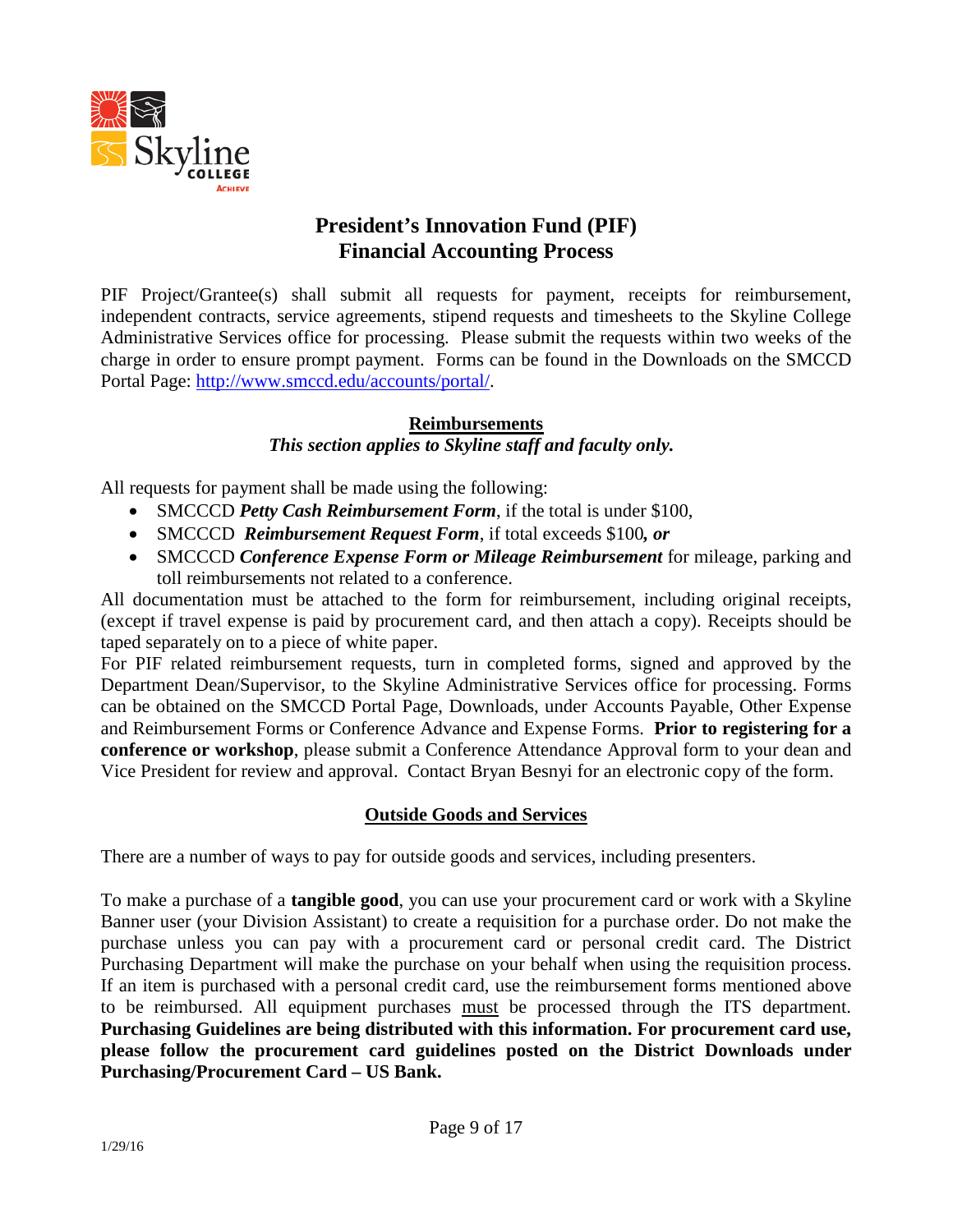There are three types of contracts for services:

# **1. Independent Contract**

To pay an **individual**, or an individual with a DBA, but **using their social security number**, **for a service**, such as presenting, speaking, researching, etc. an **Independent Contract** and all required documentation must be completed, submitted, and **approved prior to the start of the service performance**. Required documentation that must be attached to the Independent Contract include:

- a signed W-9 form,
- a signed I-9 form employee page,
- a signed I-9 form employer page,
- a copy of a signed social security card (with no INS restrictions), and
- a copy of a photo ID (such as a driver's license).

When the service is complete, an IC Payment Authorization Form needs to be submitted to the Skyline Administrative Services office for processing. If there is an invoice, it should be attached to the form. Please see additional information and the forms on the SMCCD Portal Page, Downloads, under Purchasing/General Services, and Independent Contracts.

# 2. **Performance Agreement**

If you are hiring a group or individual to do a performance at Skyline College, you will need to use this new form. This agreement will be used for performances by bands, dancers, acrobats, or any other type of performers. The Performance Agreement once completed and signed, should be submitted with

- a completed and signed W-9 form.
- If a performer is using a social security number on the W-9, we will also need
	- o a signed I-9 form employee page,
	- o a signed I-9 form employer page,
	- o a copy of their social security card (with no INS restrictions), and
	- o a copy of a photo ID (such as a driver's license).

You can find this agreement and instructions on the District portal page, under the District Downloads, in the Purchasing/General Services folder, in the contracts folder. **The signed and approved agreement and all the required documents should be in place before any performance takes place.** When the service is complete and the individual has submitted an invoice, an approved Payment Authorization Form needs to be submitted to the Skyline College Administrative Services office for processing.

# **3. Standard Service Contract**

To pay a **company, using a Federal Tax ID number**, **for a service**, you will need to complete a **Standard Service Contract**. Make sure you select the appropriate risk level contract. The contract will need to be signed by the service provider.

- A W-9 form needs to be completed, signed, and attached to the Standard Service Contract.
- The Contractor will need to supply a Certificate of Insurance to the District, naming San Mateo County Community College District as insured on their policy for the duration of the project.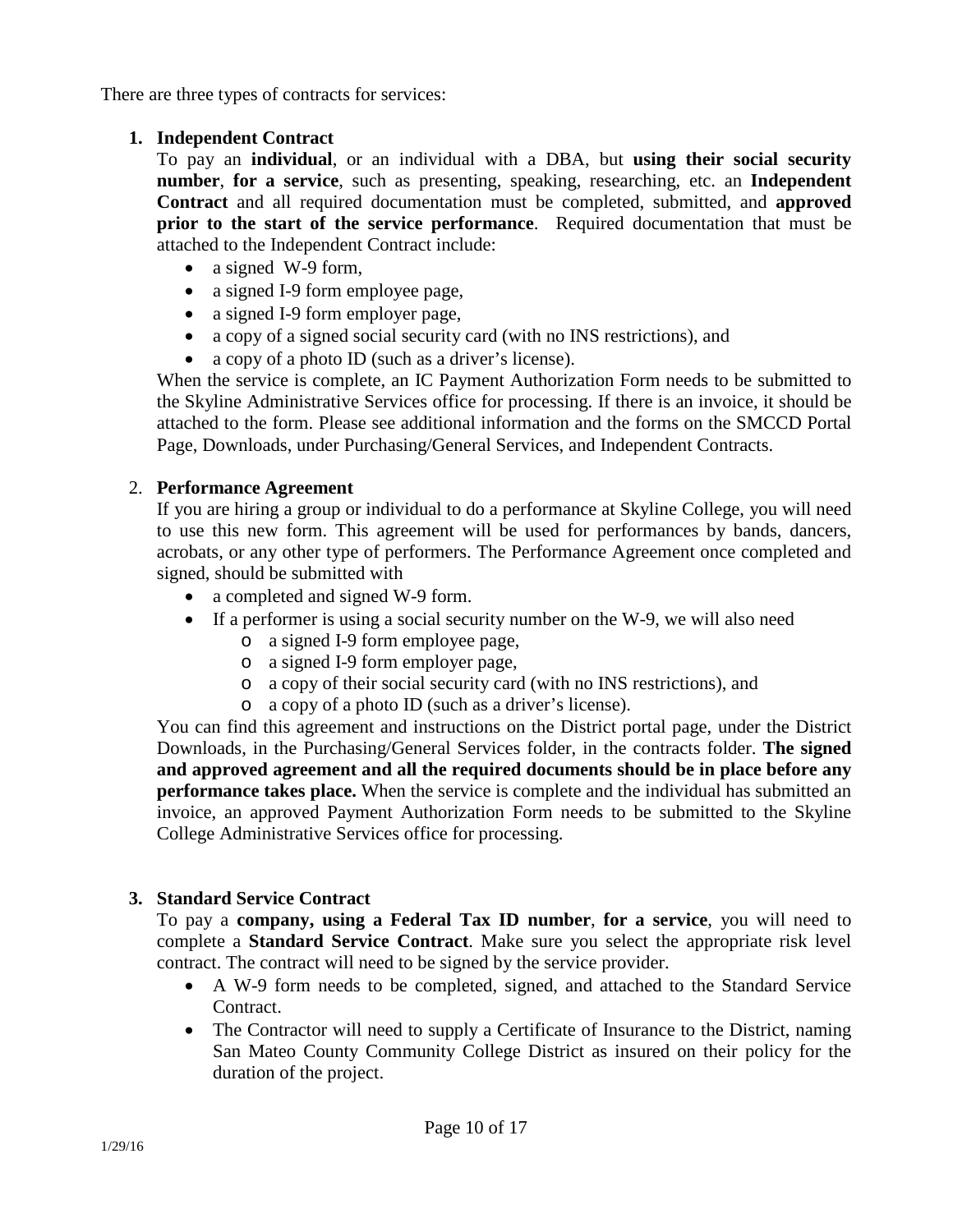- They will also be required to supply an endorsement from their insurance company. **This contract will need to be submitted and approved prior to the start of any work.** Please submit the contract to the Skyline College Administrative Services office for processing to the District.
- When the contract and all required documentation are approved by the District Office, a requisition for a purchase order will need to be prepared by your Division Assistant. The District will then prepare a Purchase Order for the service.
- When the service is complete, an invoice needs to be generated by the company providing the services and submitted to Accounts Payable, to be paid against the purchase order. You will need to approve the invoice, write okay to pay, and the PO number, and then send it to A/P. Our current A/P representative is Victoria Lin. Please find the Standard Service Contract on the SMCCD Portal Page, in the Downloads, under Purchasing/General Services, and Contracts.

Please review the Purchasing Procedures on the SMCCD Portal Page, Downloads, under Purchasing/General Services, in Purchasing Procedures folder.

# **Hiring Staff**

Hiring a short-term hourly employee requires board approval before a person can be hired and allowed to work. Work with your Division Dean if you need to hire a short-term employee for your PIF project. The Dean will submit a **Personnel Requisition Form (PRF) through the college approval process before submission to the** SMCCCD Board. When Board approval is in place and you hire a short term temp, a Personnel Action Form (PAF) must be filled out and approved. For new employees a new-hire packet will also need to be completed, prior to the start of any work.

**Hiring student assistants** does not require board approval. PRFs are not required, only the Personnel Action Form is required. **The PAF and the New Hire Packet (for new student assistants only) must be completed before anyone can start working.** The appropriate PIF account numbers should be listed on the PAF. All new hire documents can be found on the Downloads tab, under Human Resources, on the portal page, [http://www.smccd.edu/accounts/portal/.](http://www.smccd.edu/accounts/portal/) Please note that each PIF will be responsible for paying the benefits related to the salary charged to the PIF. These expenses should be built into the PIF budget.

Presenters who are SMCCCD employees, and who will receive hourly pay or a stipend, will be paid upon submission of approved District timesheets.

Honorariums can be given as a small token of appreciation, not in an amount that would be equal to or greater than a person's payroll. Honorariums to students or non-students who are not employees can be processed through the Skyline College Administrative Services Department. Non-employees who will be paid stipends or honorariums are required to submit

- Stipend Request form,
- a W-9 and
- a copy of the social security card.

Forms can be found on the Downloads under Accounts Payable/Grant expense forms and Stipend request form/Stipend Request Form. You will also find a stipend vs. salary guideline in the same location. The forms should be approved by the Dean and submitted to the Skyline College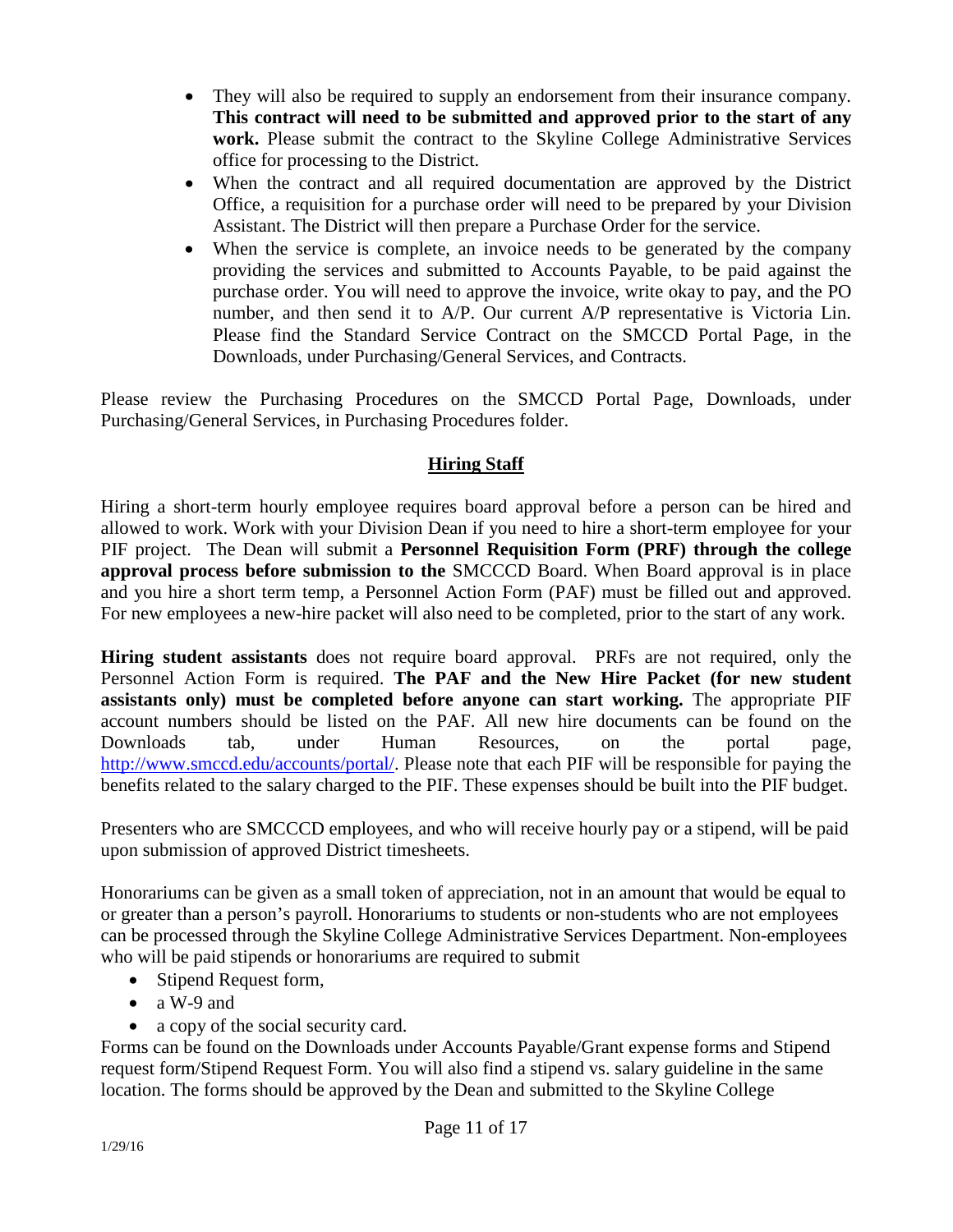Administrative Services Department for processing. If you need information about hourly employee pay rates, contact Vivian Paw (short-term and student assistants) or Ellen Lee (hourly certificated) in the Skyline College Payroll Department, 650-738-4194.

Use the PIF Fund numbers, Org Codes, Account Numbers, and Program Codes (FOAPs), as assigned, on the time sheets or Stipend Request forms. Be sure to use the appropriate 4 digit account number. Write which PIF project it is associated with and any other necessary notes on the timesheet. Once the forms are completed, secure approval signatures from the Dean/Supervisor. Turn in the original signed timesheet in to Skyline Payroll Department for processing. Stipend Request Forms should be turned into the Skyline College Business Services Department.

**PLEASE NOTE:** ALL TIMESHEETS must be submitted within a month of the work in order to meet the deadline for timesheet processing. Any faculty timesheet submitted after a month of the work can be charged a penalty fee from STRS for the late submission.

Student Assistants and Board approved Short Term Hourly employees must submit hours via web time entry.

# **Central Duplicating and Postage Expenses**

Each PIF project must incorporate duplicating and postage expenses in the project budget.

If you are planning on sending out a large mailing, please alert the mailroom and request for an estimate of the postage costs associated with your project. Supply your PIF FOAP to the mailroom for large mailings. Write the PIF project name and FOAP on the Central Duplication Request form.

For ease of processing, the following account numbers should be used for duplicating and postage for mailings.

| Graphic Arts and Production | 35058-2150-4580-XXXXXX (program code as assigned) |  |
|-----------------------------|---------------------------------------------------|--|
| Postage                     | 35058-2150-5820-XXXXXX (program code as assigned) |  |

(Note: If you were assigned a budget in a different fund number, you can use that # instead.)

# **PIF Support**

Additional support for you in planning and presenting your PIF projects is available and can be provided by the College Marketing, Communication, and Public Relations Department. These include:

- Event Calendaring (Internal  $& External$ )
- Event Planning Information and Support
- $\leftarrow$  Promotional Materials
- **E** Press Releases
- $\overline{\phantom{a}}$  Advertising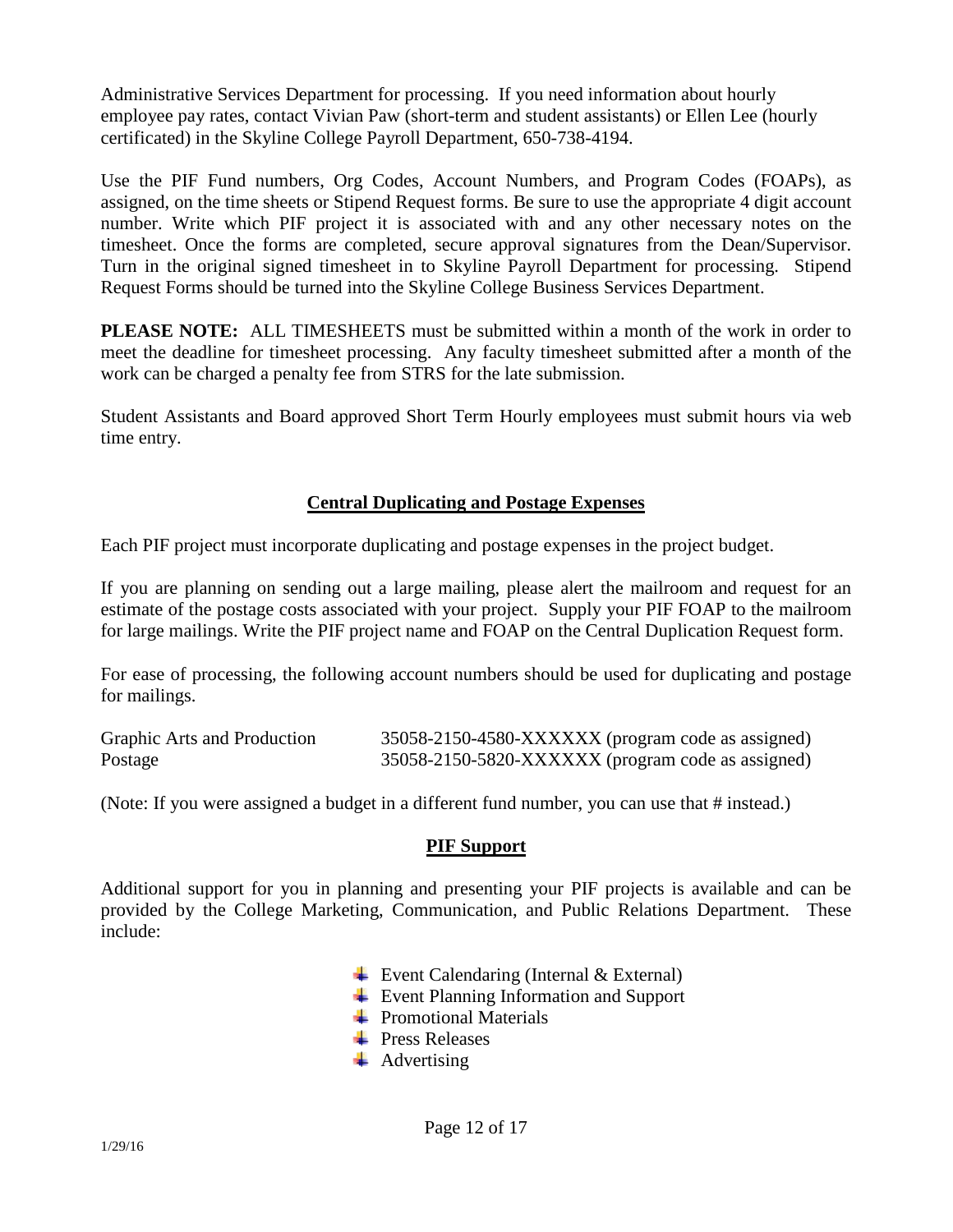For any additional information regarding your funds and account procedures, please contact your Division Assistant or Dean. If you need further assistance, please contact Barbara Lamson, at Skyline College Administrative Services, extension 4406.

# **PLEASE NOTE:**

- Remember to communicate with your Division Deans of the progress of your PIF project.
- When planning your event sponsored by the PIF funds, please email Cherie Colin and Theresa Tentes, with the President's Office the details of when, where, and title of the event.

# *It is the responsibility of each PIF project grantee to monitor spending and stay within the approved budget.*

*All PIF funds expire at the end of the fiscal year on June 30, 2017.*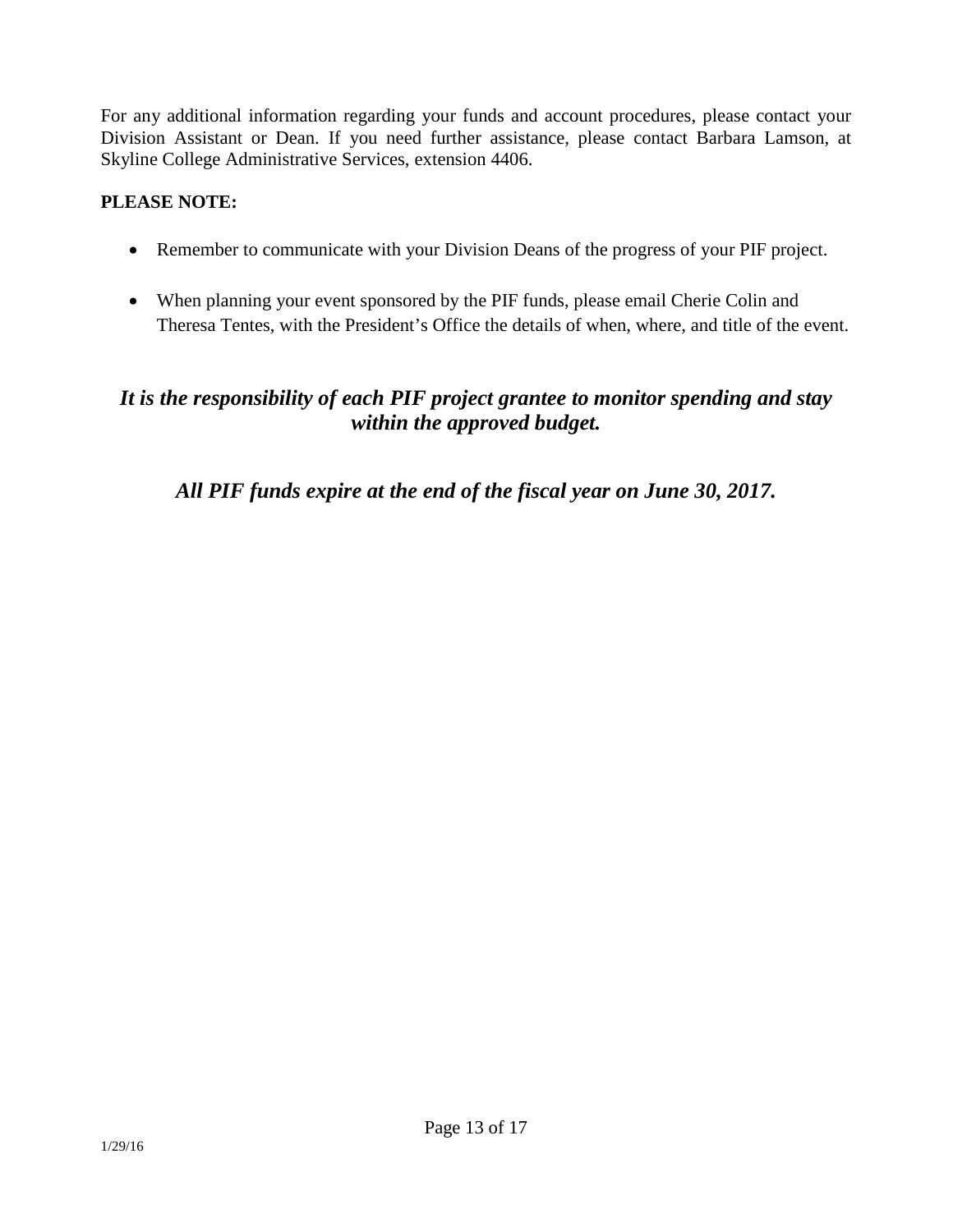# **MISSION – VISION - VALUES**

#### **Vision Statement**

Skyline College inspires a global and diverse community of learners to achieve intellectual, cultural, social, economic and personal fulfillment.

### **Mission Statement**

To empower and transform a global community of learners.

### **Values Statement**

Education is the foundation of our civilized democratic society.

### **Thus:**

**Campus Climate:** We value a campus-wide climate that reflects a 'students first philosophy' with mutual respect between all constituencies and appreciation for diversity. Both instruction and student services are dedicated to providing every student with an avenue to success.

**Open Access:** We are committed to the availability of quality educational programs and services for every member of our community regardless of level of preparation, socio-economic status, cultural, religious or ethnic background, or disability. We are committed to providing students with open access to programs and responsive student services that enable them to advance steadily toward their goals.

**Student Success:** We value students' success in achieving their goals, and strengthening their voices as they transform their lives through their educational experience.

**Academic Excellence:** We value excellence in all aspects of our mission as a comprehensive community college offering preparation for transfer to a baccalaureate institution, workforce and economic development through career technical education programs and certificates, Associate of Arts and Associate of Science degrees, basic skills development, and lifelong learning. We are committed to academic rigor and quality with relevant, recent, and evolving curriculum and wellequipped programs that include new and emerging areas of study. We are dedicated to an educational climate that values creativity, innovation and freedom of intellectual exploration, discovery, thought, and exchange of ideas.

**Community Connection:** We value a deep engagement with the community we serve and our role as an academic and cultural center for community including business, industry, labor, non-profits, government and the arts. We are dedicated to maintaining a college culture and institutional climate that is warm and welcoming to all.

**Participatory Governance:** We value just, fair, inclusive, and well understood, transparent governance processes based upon open and honest communication.

**Sustainability:** We value an institutional culture that represents a strong commitment to environmental sustainability and justice. We are committed to the tenets of sustainability "To meet present needs without compromising the ability of future generations to meet their needs."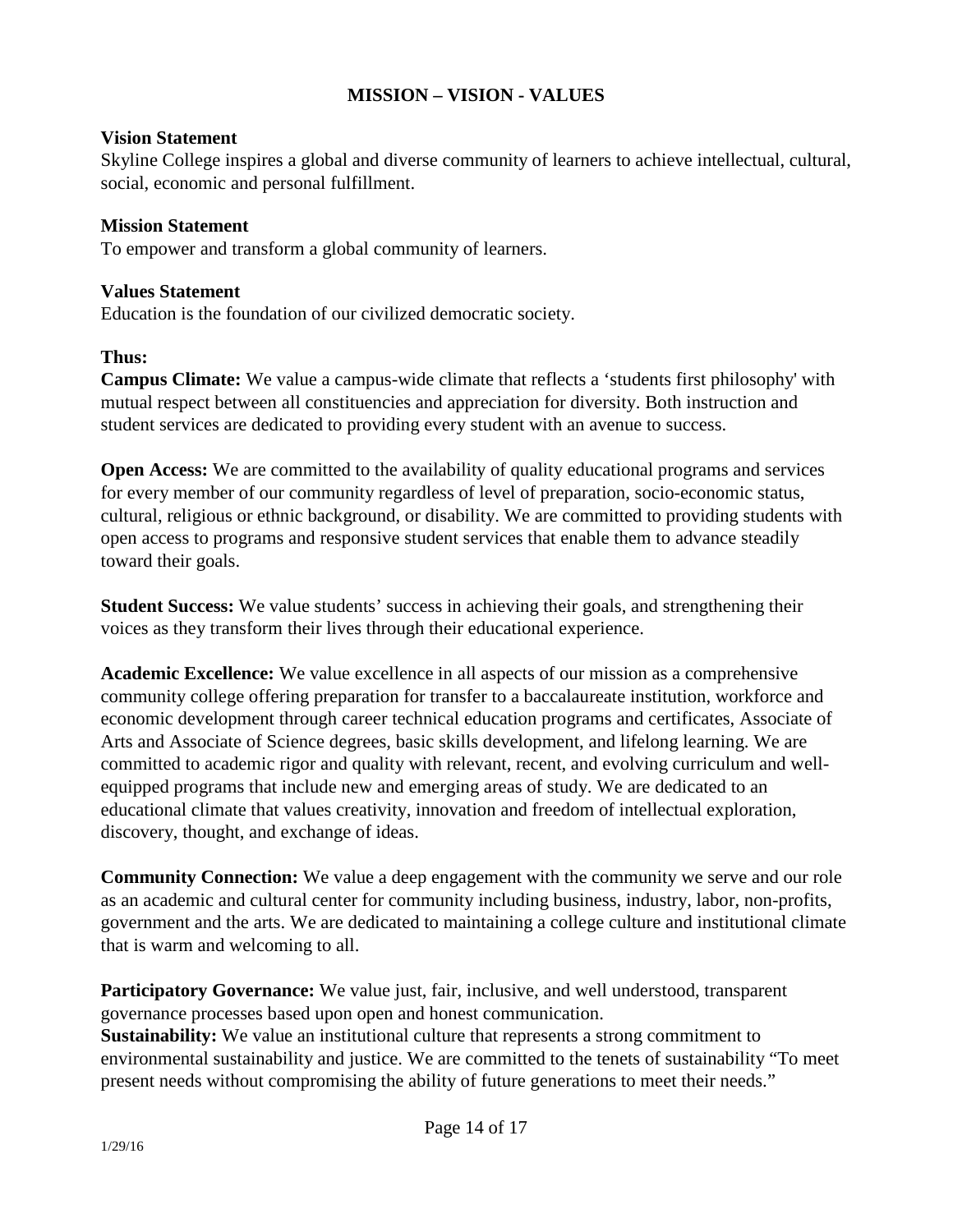# **SKYLINE COLLEGE GOALS**

- 1. Develop the scope, quality, accessibility and accountability of instructional and student service offerings, programs, and services to lead the San Francisco Bay region in transferring students, awarding degrees and certificates and reflecting social and educational equity.
- 2. Enhance institutional effectiveness in planning and decision-making processes through cooperative leadership, effective communication, and shared governance.
- 3. Fulfill the college's role as a leading academic and cultural center for the community.
- 4. Provide human, physical, technological and financial resources to assure excellent educational programs and student services in order to support students in attaining their educational goals and improve institutional effectiveness.
- 5. Recruit, retain and support a world-class faculty, staff and administration that is committed ongoing improvement through access to opportunities for professional growth and advancement.
- 6. Play a central role in the preparation of the regions workforce and expand networks and partnerships with business, the community, and non-profit organizations.
- 7. Establish and maintain fiscal stability and alignment of programs and services to the core mission, vision and values of the college. Currently listed as  $#6$  – change to  $#7$ )
- 8. Internationalize the educational experience by enriching the college with a diverse community of learners representing the collective resources of humanity and engaging in a vibrant dialogue that engenders an understanding of others.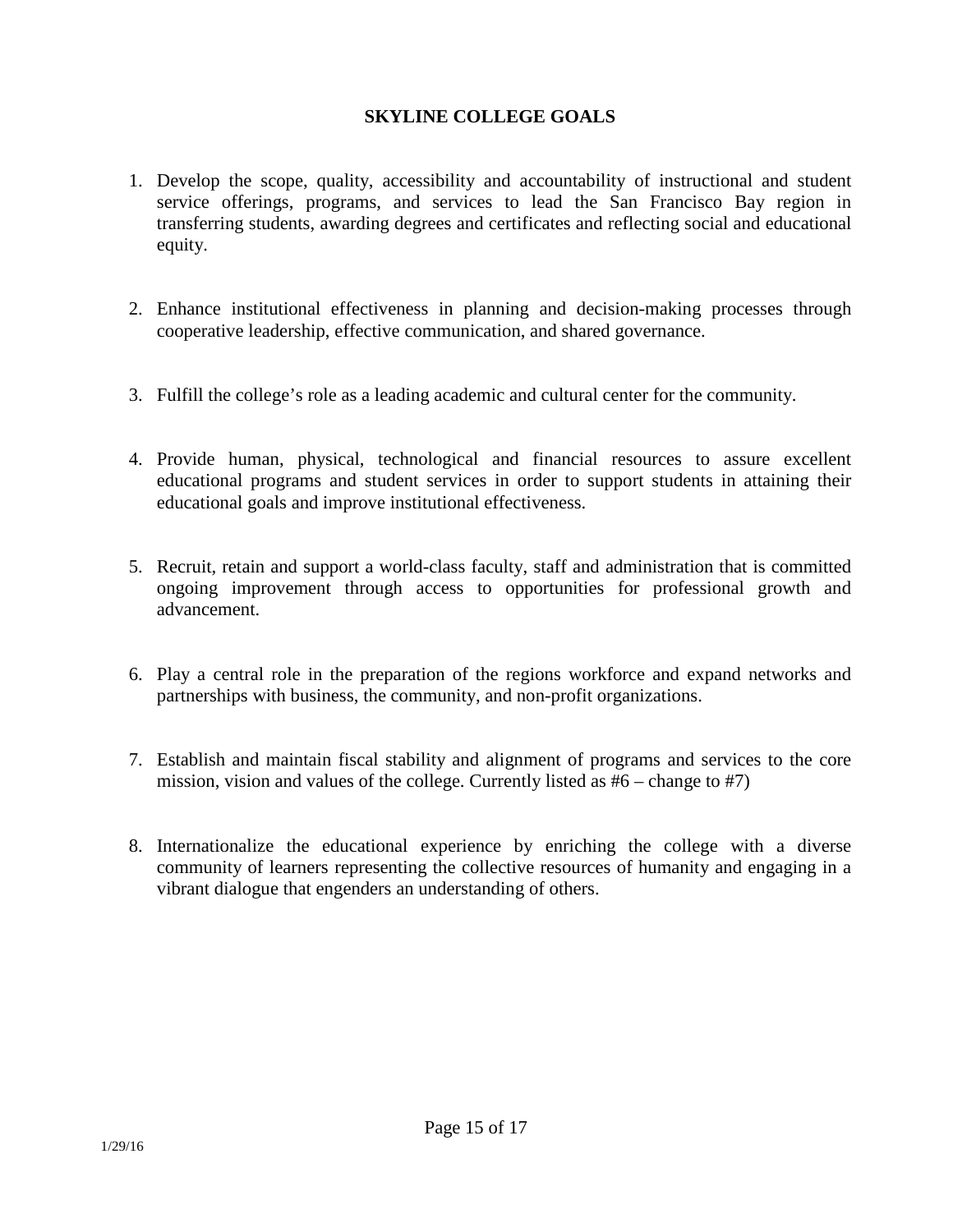# **SKYLINE COLLEGE STRATEGIC PLAN 2012-2017**

Empowering and transforming the lives of a global community of learners calls for a strategic focus and priority setting. Skyline College has put forth its best thinking as we translate the mission, goals and strategic directions of San Mateo Community College District and Skyline College into meaningful programs and services that meet the community's needs for social, cultural, economic and educational fulfillment.

The six strategic priorities upon which Skyline College will focus over the next five years follow.

- 1. **FACILITIES & TECHNOLOGY:** Skyline College will identify and scale technologyenabled approaches and upgraded facilities to improve teaching and learning. This strategic priority will extend our reach and multiply the benefit of interactive digital research and learning support through expanding our technological capacity. We will have the ability to focus on digital and web services and support for students, faculty and staff (eBooks, eAudio, eMagazines, online services for tutoring and supporting learning) shift our focus to web enhanced services across the college. Examples include:
	- Online Learning Center (BG-3, BG-4, DSP-2.3c, SCG-4)
	- Library/Learning Resource Center
	- Technology Enhanced Classrooms
	- Electronic Signboard
	- Building 2
	- Building 1
	- Building 5
- 2. **STUDENT SERVICES:** Skyline College will expand and enhance Student Services programs through innovation and the seamless delivery of services. This strategic priority includes intentional and systematic approaches that build strong collaborations with K-12 and four-year partners using the cohort model, non-traditional strategies to support veterans, military personnel and their families, and seamless linkages between instructional programs, job placement services and, business and industry. Examples include:
	- Job Placement and Follow up (SCG-6)
	- Transfer (SCG-1)
	- The Skyline College Promise (BG-3, SCG-1)
	- Veterans Resource Center (pathway for vets) (BG-3, SCG-1)
	- Student Success Initiatives (BG-4, SCG-1)
- 3. **EQUITY & EXCELLENCE**: Skyline College will develop and strengthen relationships both domestic and international to ensure excellence in practice for an increasingly diverse student population. This strategic priority will increase the number of international students through innovative outreach and increased capacity initiatives (e.g. residential agreements). Additionally, there will be a strong focus on improving student outcomes through a dedicated professional development center inquiry center, where research will serve as the foundation for improving institutional practice. Examples include:
	- International Students/Study Abroad (BG-8, DSP-3.1f, SCG-8)